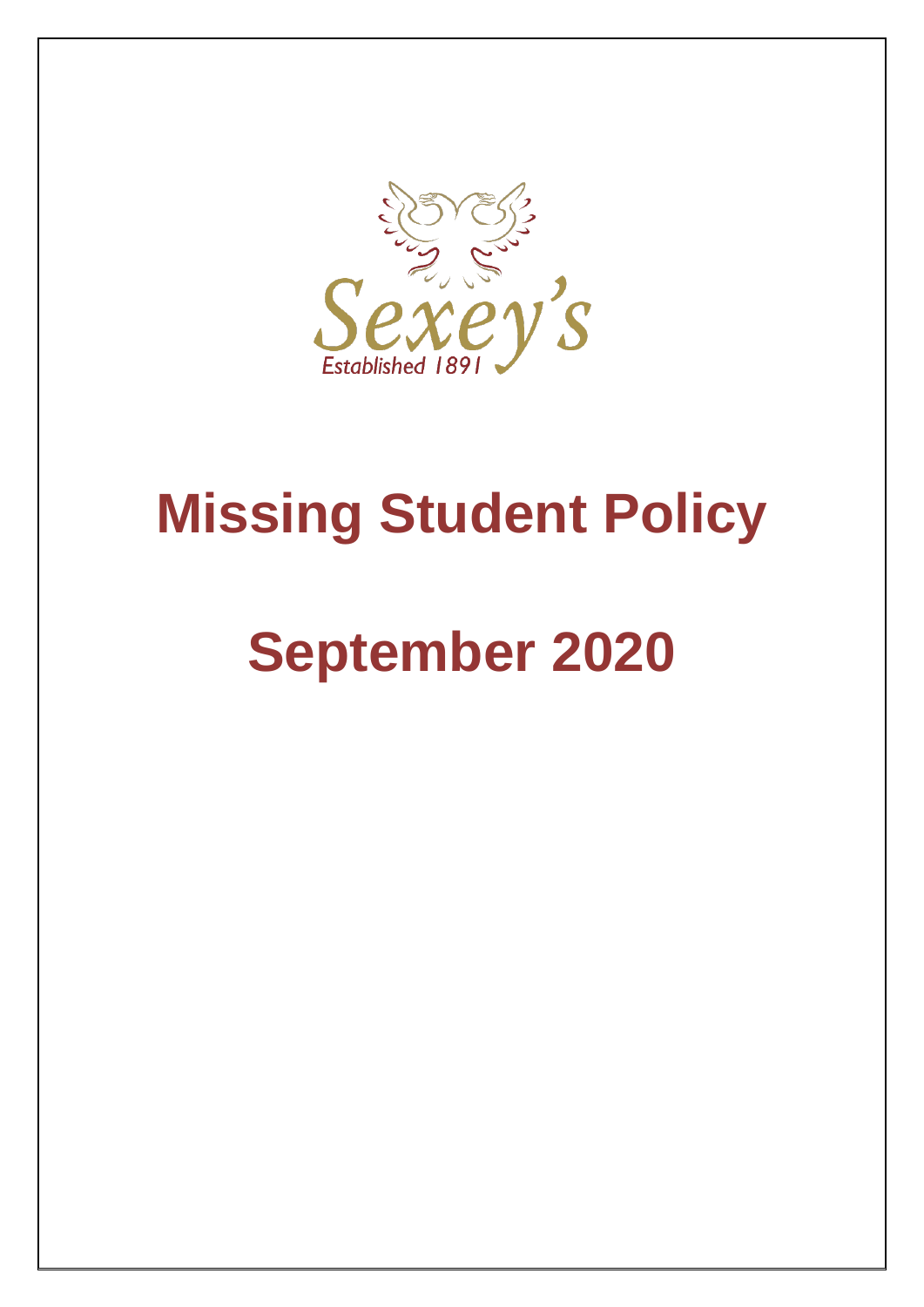#### **SEXEY'S MISSING STUDENT POLICY**

#### **SCHOOL ETHOS AND VALUES**

Our Christian values are at the heart of the ethos of the school and through these we grow individually and as a community. The Story of the Good Samaritan underpins our 7 core values of:

- Honesty
- Forgiveness
- Empathy
- Courage
- Resilience
- Kindness
- Respect

These core values underpin our policies, procedures and the way we treat one another in our community.

#### **Rationale**

When a child goes missing or runs away, they are at risk. Safeguarding children therefore includes protecting them from this risk.

The safety of young people is always the highest priority both on and off the premises. If a student going missing, our missing student procedure is followed.

This policy follows:

- Statutory guidance on children who run away or go missing from home or care DfE Jan 2014
- Working Together to Safeguard Children and related statutory guidance (2018);
- The Missing Children and Adults Strategy (2011);
- Protocol from Somerset Local Safeguarding of Children Board [http://sscb.safeguardingsomerset.org.uk/wp](http://sscb.safeguardingsomerset.org.uk/wp-content/uploads/2016/06/Missing-Children-Protocol.pdf)[content/uploads/2016/06/MissingChildren-Protocol.pdf](http://sscb.safeguardingsomerset.org.uk/wp-content/uploads/2016/06/Missing-Children-Protocol.pdf)

#### **Linked Policies:**

This policy should be read in conjunction with the following policies:

- Safeguarding and Child Protection Policy
- Attendance Policy
- Children Missing Education Policy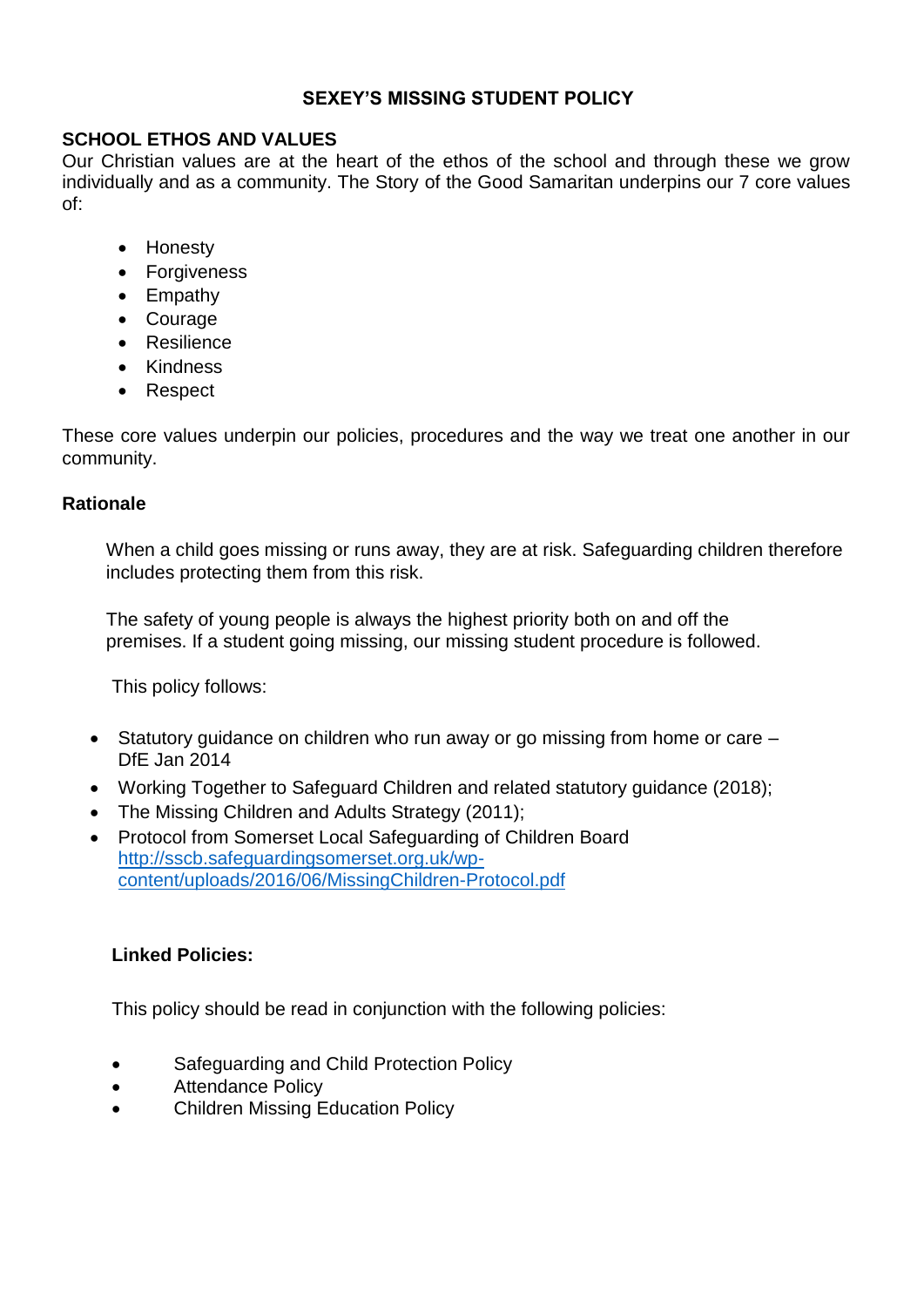#### **Missing Students (see flow charts in appendices)**

#### **If a student goes missing from school.**

- The staff member informs Attendance Officer that student is missing.
- Attendance Officer informs SLT member or Head of Year (The Coordinator) that student is missing.
- The Coordinator arranges a search of the school buildings and immediate grounds.
- The Coordinator arranges a search of Bruton and Bruton Station if necessary.
- Attendance Officer monitors registers to ensure no other students are missing.
- Staff and student's peers are questioned to establish student whereabouts and possible reasons for being missing.
- Attempts made to contact student by phone. If not found The Coordinator will contact parent/s to try to establish the whereabouts of the student.
- The Coordinator will liaise with the Headteacher.

#### **If the whereabouts of the student is unknown**

- **If the student is subject to CIN, CP Plan or CLA, the student's Social Worker will be immediately informed.**
- **If the student is deemed at serious risk, missing in suspicious circumstances or has been missing for more than 60 min The Coordinator will contact the police.**

#### **If a student goes missing on a trip:**

- As soon as a student is reported to be missing, staff will ask students to stand with their designated adult in charge and carry out a head count.
- Staff will carry out a search of the immediate area. Student's peers will be questioned to establish the student's whereabouts and possible reasons for being missing. Attempts will be made to contact student by phone. If appropriate the leader will contact security for help in locating the student.
- The trip leader will be informed, and they will inform the school office who will alert a member of SLT (the Coordinator). If the incident occurs out of school hours the Designated Safeguarding Lead or Deputy DSL will be informed and will coordinate the response.
- The Coordinator will inform parent/s.

#### **If the whereabouts of the student is unknown**

- **If the student is subject to CIN, CP Plan or CLA, the student's Social Worker will be immediately informed.**
- **If the student is deemed at serious risk, missing in suspicious circumstances or has been missing for more than 60 minutes Trip Leader will contact the police and remain in phone contact with the police and The Coordinator.**
- If possible, the remaining students will be taken back to school or to a safe area.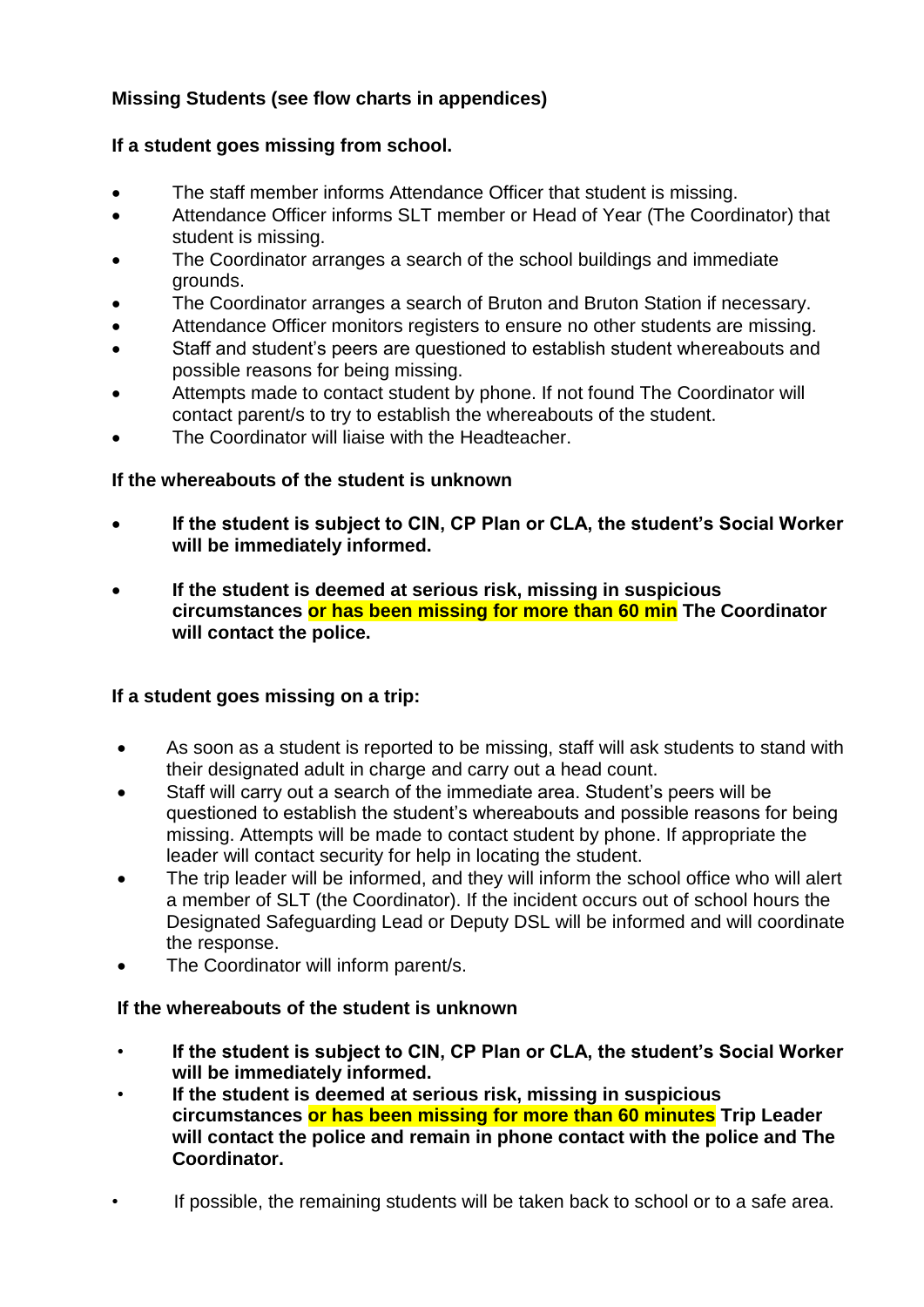#### **If a student goes missing from a boarding house:**

- Staff member informs a member of the Duty House Staff that student is missing
- The member of the Duty House Staff (The Coordinator) will arrange a thorough search of the boarding houses, the school buildings and immediate grounds.
- The Coordinator will arrange a search in Bruton and Bruton station if necessary.
- Registers will be taken in the boarding house and other houses contacted to ensure that there are no other students missing.
- Student's peers will be questioned to establish the student's whereabouts and possible reasons for being missing. Attempts will be made to contact student by phone.
- The Coordinator will contact the Senior Houseparent and liaise with the Boarding Manager and Headteacher.
- If the student is not found, the parent/s will be informed by the Senior Houseparent or, in his/her absence, the Duty Senior Leader. It will be established whether they know the whereabouts of the student.
- The remaining students in the House will be supervised by another member of staff

#### **If the whereabouts of the student is unknown**

- **If the student is subject to CIN, CP Plan or CLA, the student's Social Worker will be immediately informed.**
- **If the student is deemed at serious risk, missing in suspicious circumstances or has been missing for more than 60 min The Coordinator will contact the police.**

#### **When the student is found:**

- A member of staff will care for the student and talk to them to establish what happened. The student may be distressed and need to be comforted and the health and welfare of the student will be the immediate concern. Medical treatment will be arranged where appropriate.
- If the student is subject to a child protection plan or is a looked after child their social worker will be involved immediately to care for their welfare.
- The parents/carers, staff and any organisations that have been alerted will be informed that the student has been found as soon as is practicable.
- Children's Social Care will make arrangements for the physical transportation of the student where necessary.
- Where a missing child is over 16 years, discussion should take place between Children's Social Care and the Police regarding the legal powers to enforce a return.
- In the light of what the student says about returning to their home or boarding house, and in relation to any previous knowledge and/or strategy meeting, the decision as to whether it is safe for the student to return to their home or boarding house must be made and the reasons for the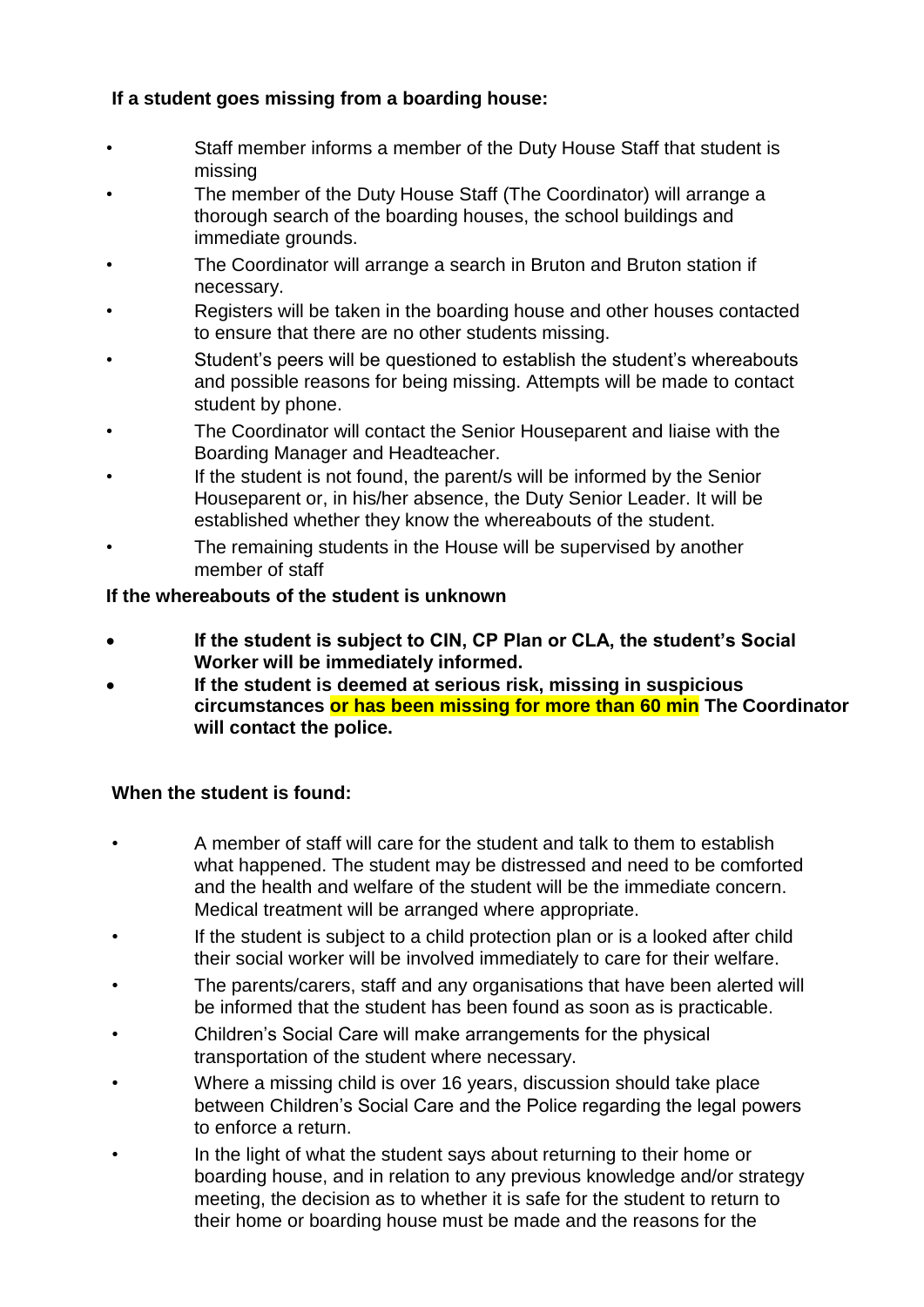decision recorded. If it is not deemed safe, the Police must contact Children's Social Care, or where a looked after child the child's social worker or manager or where outside working hours the emergency duty service manager for a joint police/social care decision to be made regarding immediate placement arrangements.

• Where appropriate a strategy discussion between involved agencies will take place within one day.

#### **After the Incident:**

- The Duty Staff will discuss the events surrounding the disappearance of the student.
- Where a child indicates or there is suspicion that a criminal offence has taken place either during the absence or leading to the absence the Police must be notified.
- The student will meet with an appropriate member of staff (Asst. Head Pastoral, Director of Boarding). They will discuss the incident and ensure that appropriate support is put in place (e.g. problem solving, counselling
- If the Police and Social Services were involved in the incident, then they will conduct a return home / to boarding interview within 72 hours.
- If appropriate a letter will be sent home outlining the circumstances of the incident.
- If a student shows a pattern of going missing from school or, under some circumstances following a single incident, the Assistant Head Pastoral or Boarding Manager may put in place a risk assessment for that student. This will be distributed to those with pastoral responsibility and the Educational Visits Coordinator who will be responsible for ensuring that members of staff who plan trips are made aware.
- The school will work with other agencies to support students who regularly go missing from school and inform the lead person in the local authority.
- Staff will talk to all students to ensure that they understand that they must not leave the group/building.
- The Coordinator (day incidents) or Duty House Staff (boarding incidents) should complete a Missing Student Form (see appendices) and submit it to the Assistant. Head Pastoral (day) or Boarding Manager (boarding). This should include statements taken from students and staff involved in the incident. All incidents should be recorded on SIMS/CLASSCHARTS along with any completed forms.
- The appropriate agencies should be contacted by a member of the SLT depending on the nature/severity of the incident. e.g. Somerset Children's Services, OFSTED, the Insurance Company, RIDDOR

#### **Monitoring and review**

This policy will be reviewed every 3 years by the Governors.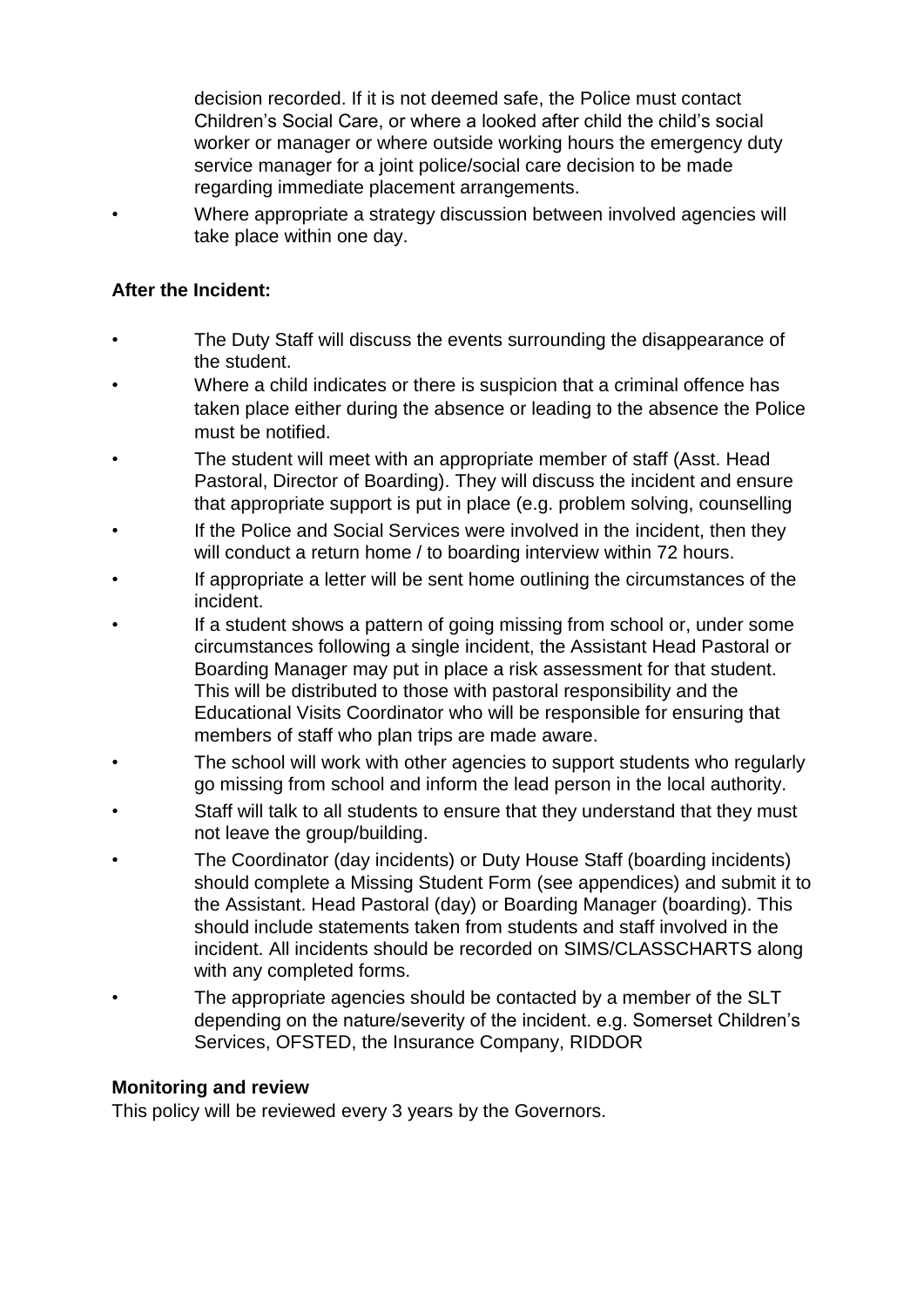## **Appendix 1**

Missing Student Incident Form

| Name of student                                                         | Date of incident |
|-------------------------------------------------------------------------|------------------|
| Part 1<br>Details of circumstance where student went missing            |                  |
| Actions of staff on duty - who informed                                 |                  |
| Immediate support provided on student being located                     |                  |
| Staff completing part 1 of form Print                                   | Signed<br>Date   |
| Part 2<br>Details of investigation of incident                          |                  |
| Further support provided                                                |                  |
| Further actions as a result of the incident                             |                  |
| Date recorded on Missing Student list<br>Senior staff completing record |                  |
|                                                                         |                  |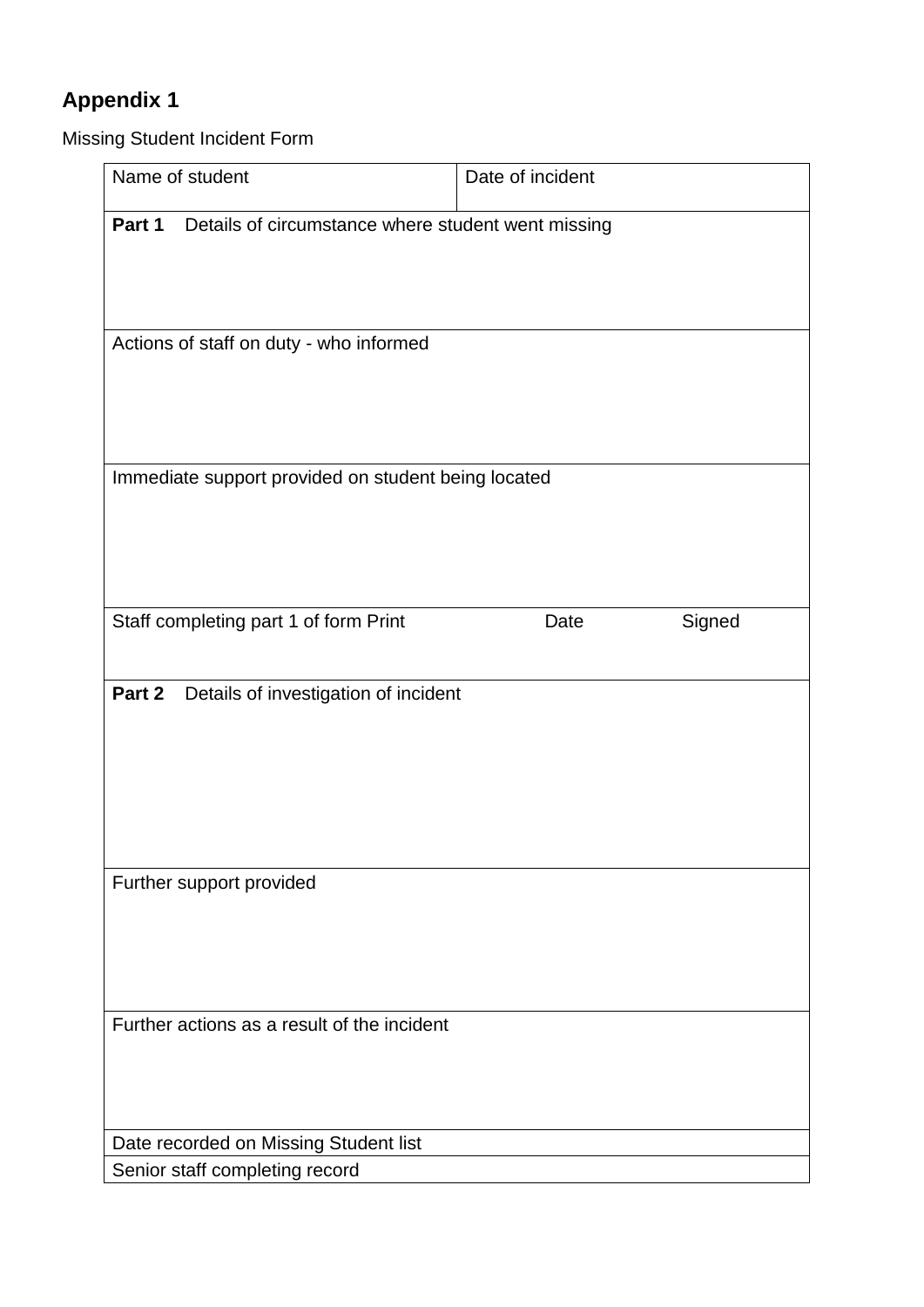## **Appendix 2**

## **Student Missing from School Procedure**

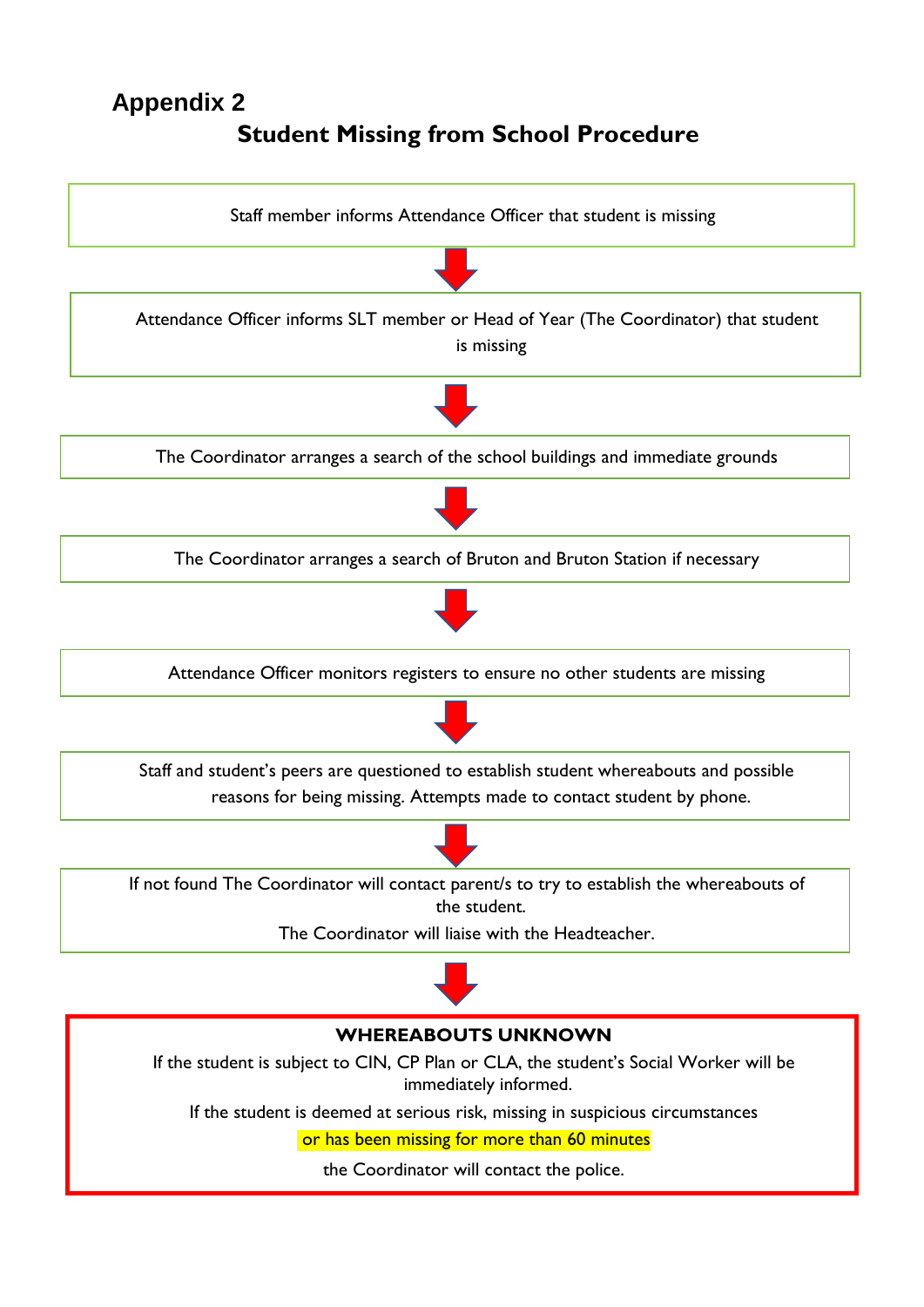#### **Appendix 3**

### **Student Missing on a Trip Procedure**



circumstances or has been missing for more than 60 minutes Trip Leader will contact

the police and remain in phone contact with the police and The Coordinator.



If possible, the remaining students will be taken back to school or to a safe area.